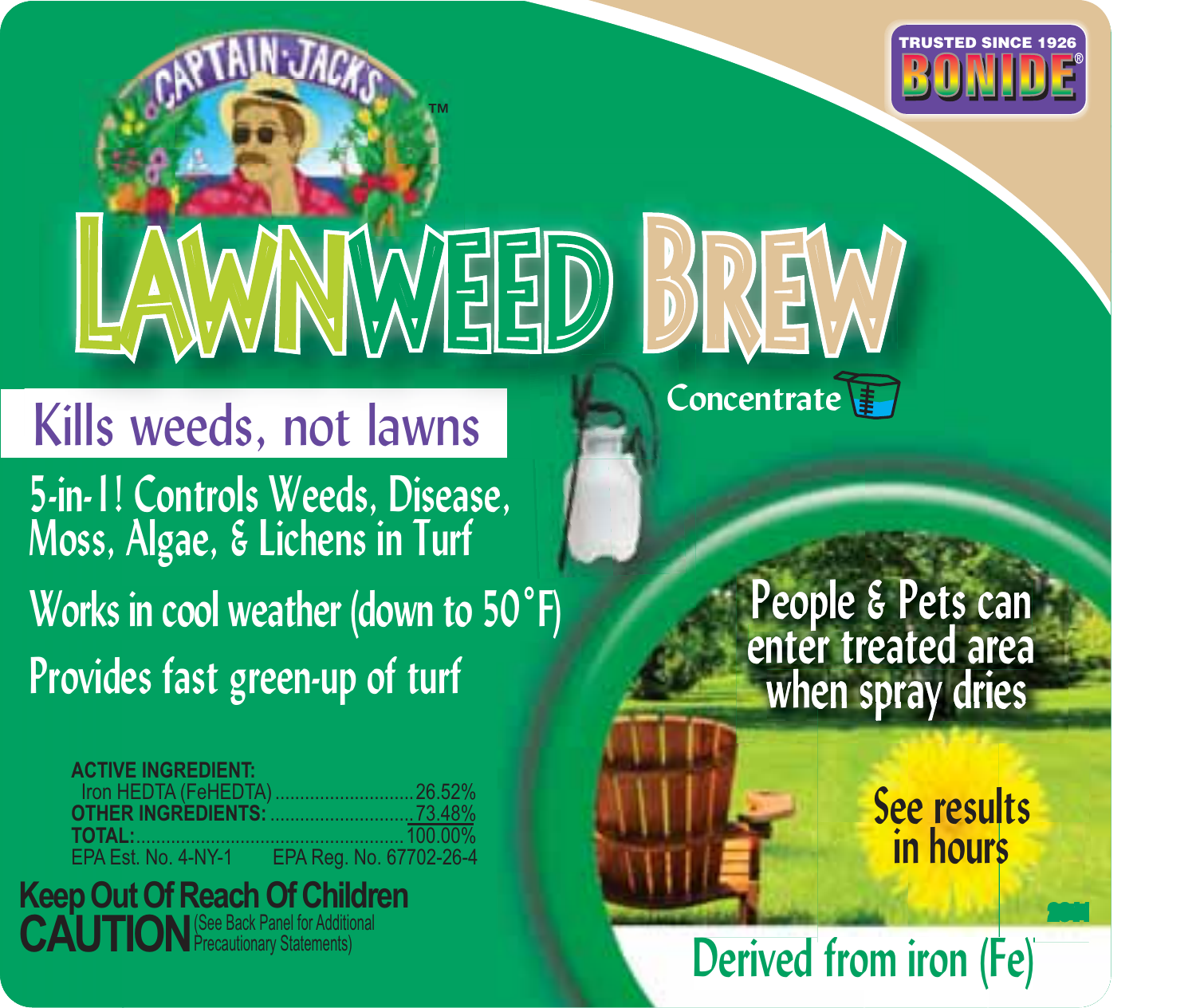

- $\sqrt{C}$ ure your weed, moss and disease\* problems fast
- $\sqrt{P}$ re\*- and Post-emergent activity of broadleaf weeds in one application
- $\sqrt{\frac{266}{1}}$  results in hours
- $\sqrt{R}$ ainfast in 3 hours
- $\sqrt{C}$ an re-seed lawn 1 day after applying
- $\sqrt{P}$  Promotes healthy, weed- and disease\*-free lawns

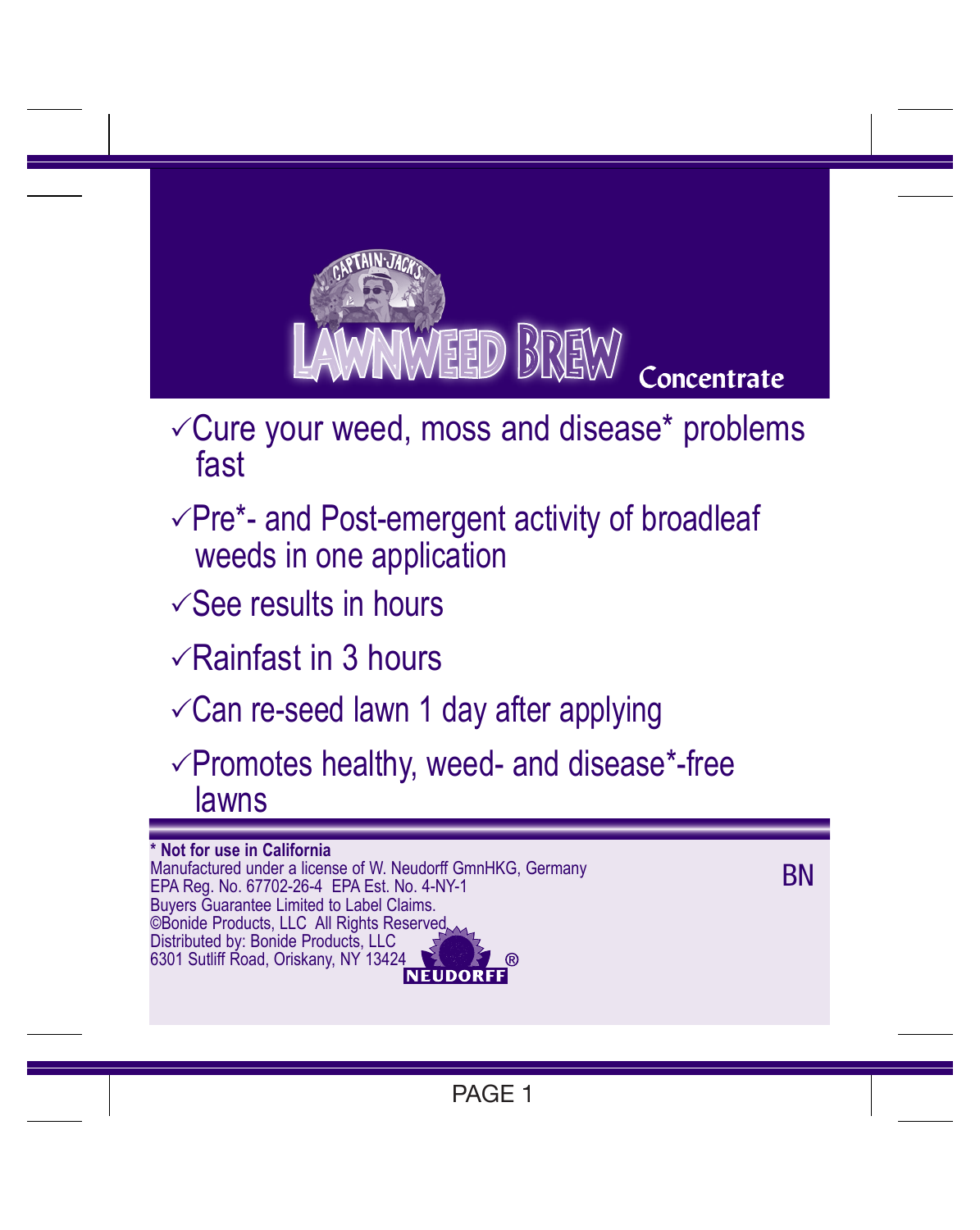#### **DIRECTIONS FOR USE**

It is a violation of Federal law to use this product in a manner inconsistent with its labeling.

**Use Sites:** Use to selectively control/suppress broadleaf weeds, moss, algae\*, lichens\*, liverworts\* and diseases\* growing in lawns.

\**Not for use in California*

# **Pests:**

Controls or suppresses weeds such as but not limited to:

| · Black medic (Medicago   | ivy (Glechoma hederacea)*      |
|---------------------------|--------------------------------|
| lupulina) §               | • Dandelion (Taraxicum         |
| <b>Broadleaf plantain</b> | officinale)                    |
| (Plantago major)*         | • Dovefoot geranium            |
| Bull thistle (Cirsium     | (Geranium molle)*              |
| <i>vulgare</i> )          | • English daisy (Bellis        |
| Canada thistle (Cirsium   | perennis)§                     |
| arvense)*                 | · False dandelion              |
| Common chickweed          | (Hypochoeris radicata)*        |
| (Stellaria media)§ ‡      | • Healall (Prunella vulgaris)* |
| • Creeping buttercup      | · Lawn burweed (Soliva         |
| (Ranunculus repens)       | ptero-sperma)*                 |
| Creeping Charlie/Ground   |                                |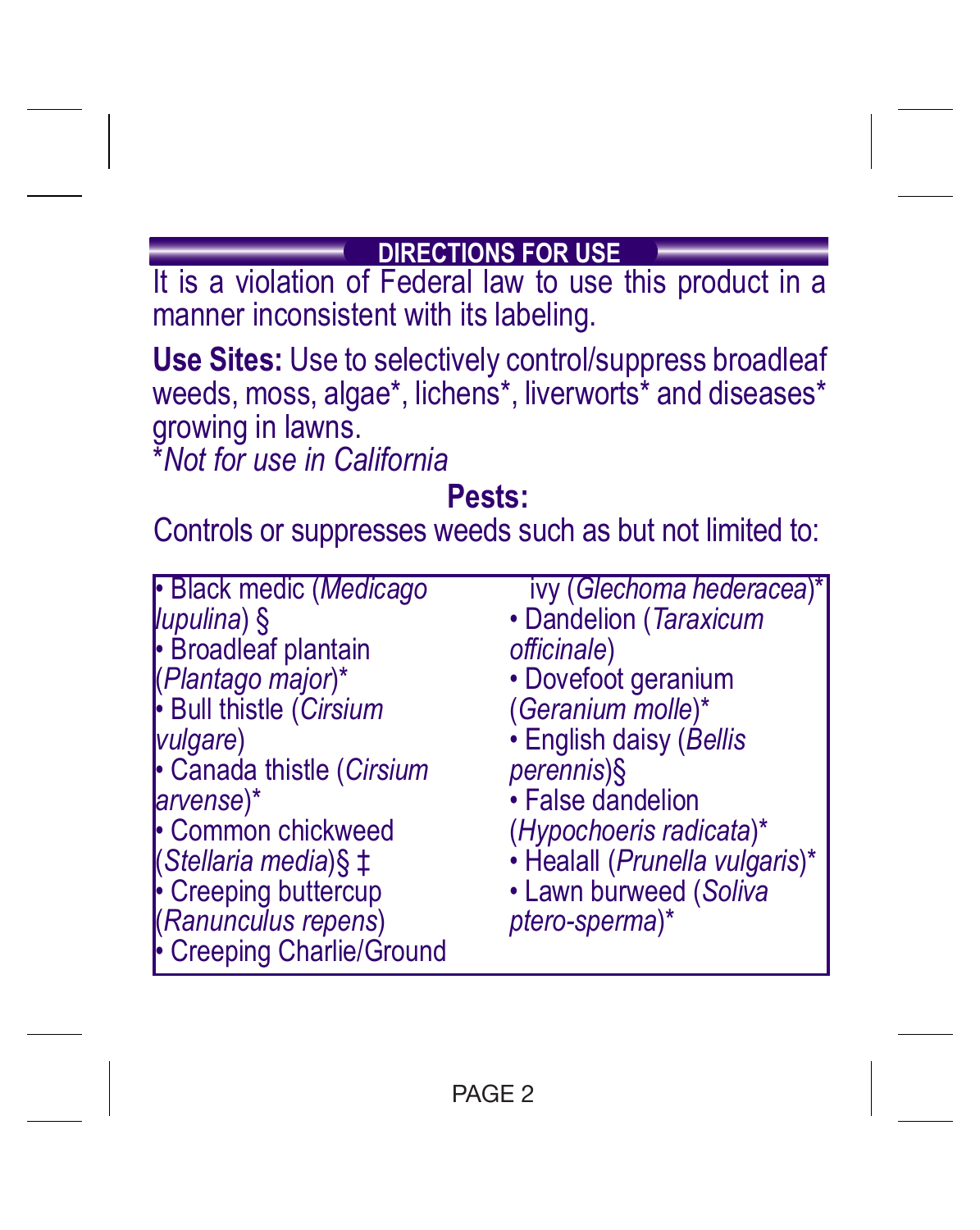| • Narrow-leaved plantain                                                       | Slender                                  |
|--------------------------------------------------------------------------------|------------------------------------------|
| (Plantago lanceolata)*                                                         | speedwell(Veronica                       |
| $\cdot$ Oxalis (Oxalis spp.)*                                                  | filiformis)*)                            |
| • Prostrate knotweed                                                           | • White clover (Trifolium                |
| (Polygonum aviculare)*                                                         | repens)                                  |
| Shepherd's-purse                                                               | · Wild chamomile (Matricaria             |
| (Capsella bursa-pastoris)*                                                     | chamomilla)*                             |
| Silverweed cinquefoil                                                          | • Wild geranium (Geranium                |
| (Potentilla anserina)*                                                         | robertianum)*                            |
| Speedwell spp.(including<br><b>Persian Speedwell</b><br>(Veronica persica) and | · moss, algae*, lichens*,<br>liverworts* |

Controls or suppresses diseases such as but not limited to:

| • Dollar Spot* | • Snow Mold* |
|----------------|--------------|
| l• Rust*       |              |

\*Not for use in California § Only approved for suppression in California ‡Minimum application rate in California is 11.5 fl.oz./yd<sup>2</sup> or 9.8 ga/1000 sq.ft.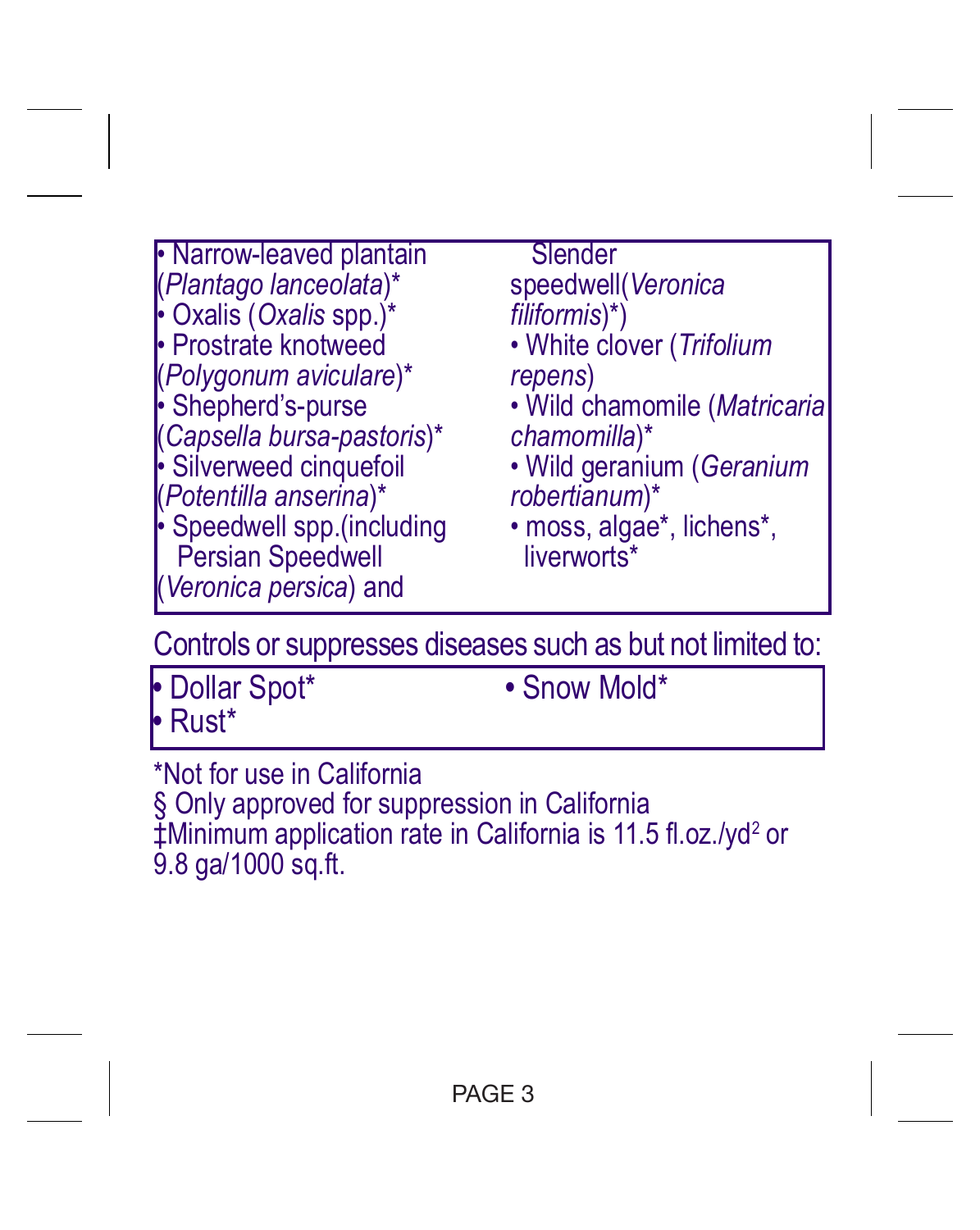### **APPLICATION DIRECTIONS**

Shake well before using. Mix one part with 24 parts water (5 oz. in 1 gallon of water). Apply the mixed solution at a rate of 2.5-10 gallons/1000 ft<sup>2</sup>  $(2.8-11.5 \text{ fluid oz/} \text{grad}^2)$ , or 5-10 gallons/1000 ft<sup>2</sup> (5.7-11.5 fl.oz./yd<sup>2</sup> ) in California. Any standard hand-held or backpack sprayer can be used. Thoroughly spray weeds. Use a coarse nozzle setting to reduce drift. Uniform coverage is important. Repeat treatment in 3 to 4 weeks for best results.

\* Not for use in California † Lower application rate not for use in California. Minimum application rate in California is 5.7 fl. oz per yard or 4.9 ga/1000 sq. ft. § Only approved for suppression in California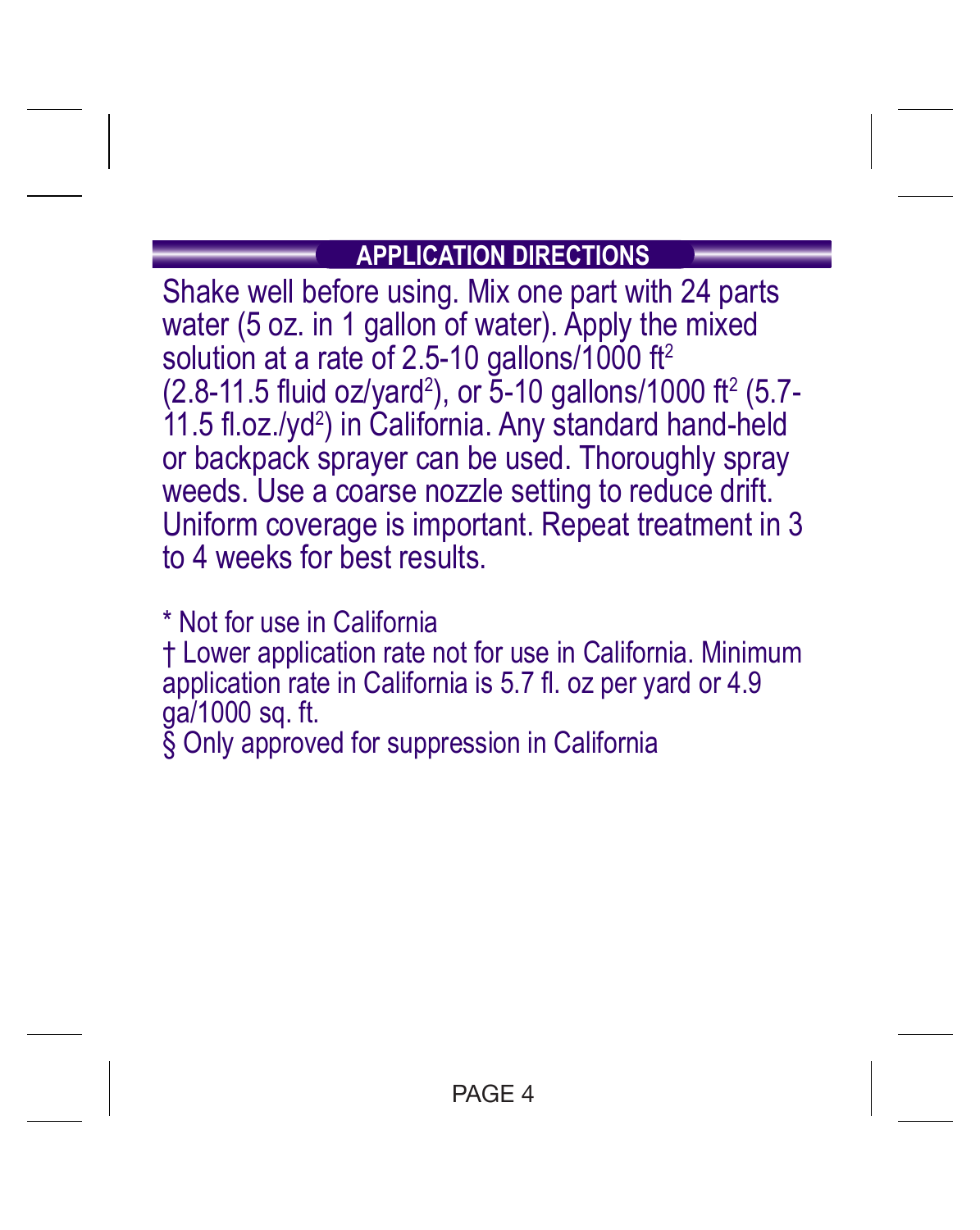To get the most complete kill of moss, or when moss is very thick, rake out as much moss as you can using a thatching rake or lawn rake before using this product.

To improve the appearance of lawn or turf, rake out dead moss a few days after treatment.

For Spot Treatment: Shake well before using. Mix one part with 24 parts water (5 fl. oz. in 1 gallon of water). Thoroughly spray weeds to point of runoff using any standard hand-held or backpack sprayer. Use a coarse nozzle setting to reduce drift. Repeat treatment in 3 to 4 weeks for best results.

For Pre-emergent control\* of broadleaf weeds and crabgrass: Begin application when soil temperatures reach 50 to 55° F. Shake well before using. Mix one part with 24 parts water (5 fl. oz. in 1 gallon of water). Apply 5 to 10 gallons of spray solution per 1,000 sq. ft. depending on weed pressure. Reapply 3 to 6 weeks later for best results.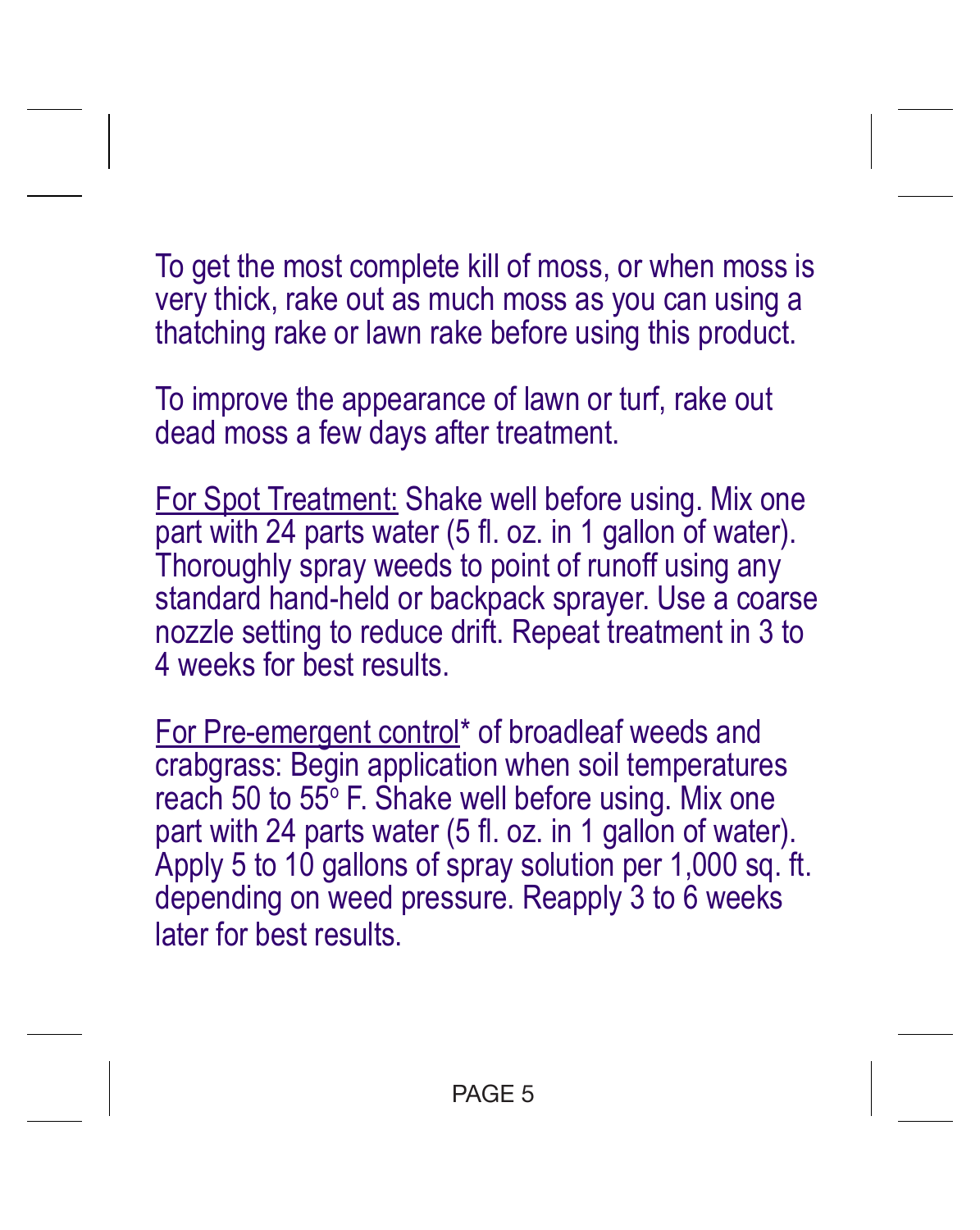#### **WHAT WILL I SEE?**

Works quickly; dying weeds will be seen within hours of application. Treated weeds, moss, or algae\* will turn brown or black. Occasionally a darkening of the grass leaf blades can occur after treatment; however, the grass will recover within a few days to weeks. May stain thatch (dead grass under lawn); this does not affect the health of the grass.

\*Not for use in California

#### **USE PRECAUTIONS**

Do not apply to drought stressed grass; ensure lawn is well watered prior to application. Do not apply when the daytime temperature will exceed 85ºF. Do not apply to bentgrass. If unsure of grass sensitivity, test spray a small area of your lawn. Do not apply to newly seeded areas prior to grass seed germination. Avoid spraying desirable plants. Any desirable plants or structures accidentally contacted should be rinsed with water. To avoid staining, wait until treated area dries before re-entry. Do not apply if rainfall is expected within 3 hours of application. Do not irrigate within 3 hours of application. Do not apply to the same area more than 4 time a year.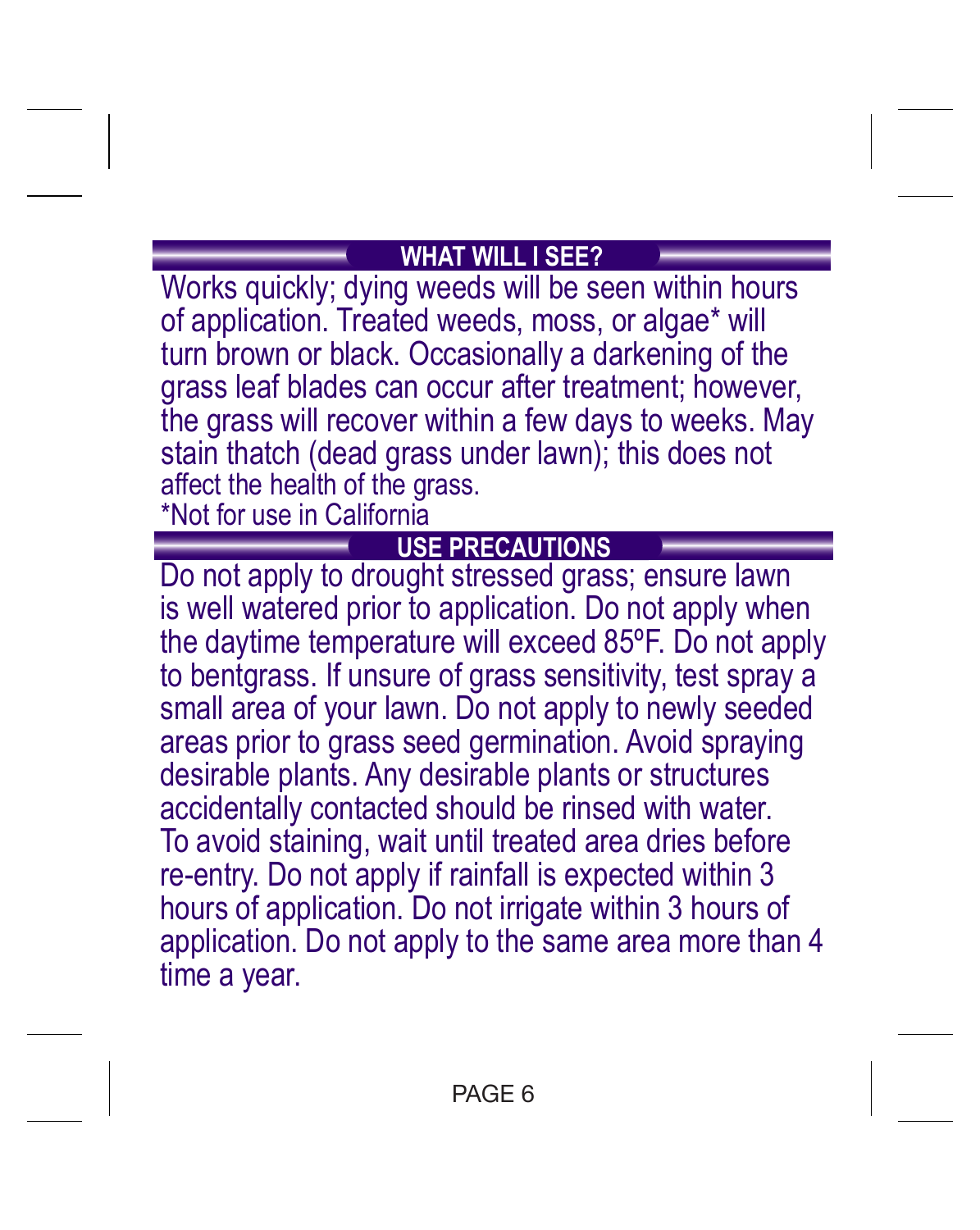## **STORAGE and DISPOSAL PESTICIDE STORAGE:** Store this product in its original container and keep in a secure storage area out of reach of children and domestic animals. Store unused material, tightly closed, in original container only, away from open flame. **PESTICIDE DISPOSAL AND CONTAINER HANDLING:** Non-refillable container. Do not reuse or refill this container. **If empty:** Place in trash or offer for recycling if available. **If partly filled**: Call your local solid waste agency for disposal instructions. Never place unused product down any indoor or outdoor drain.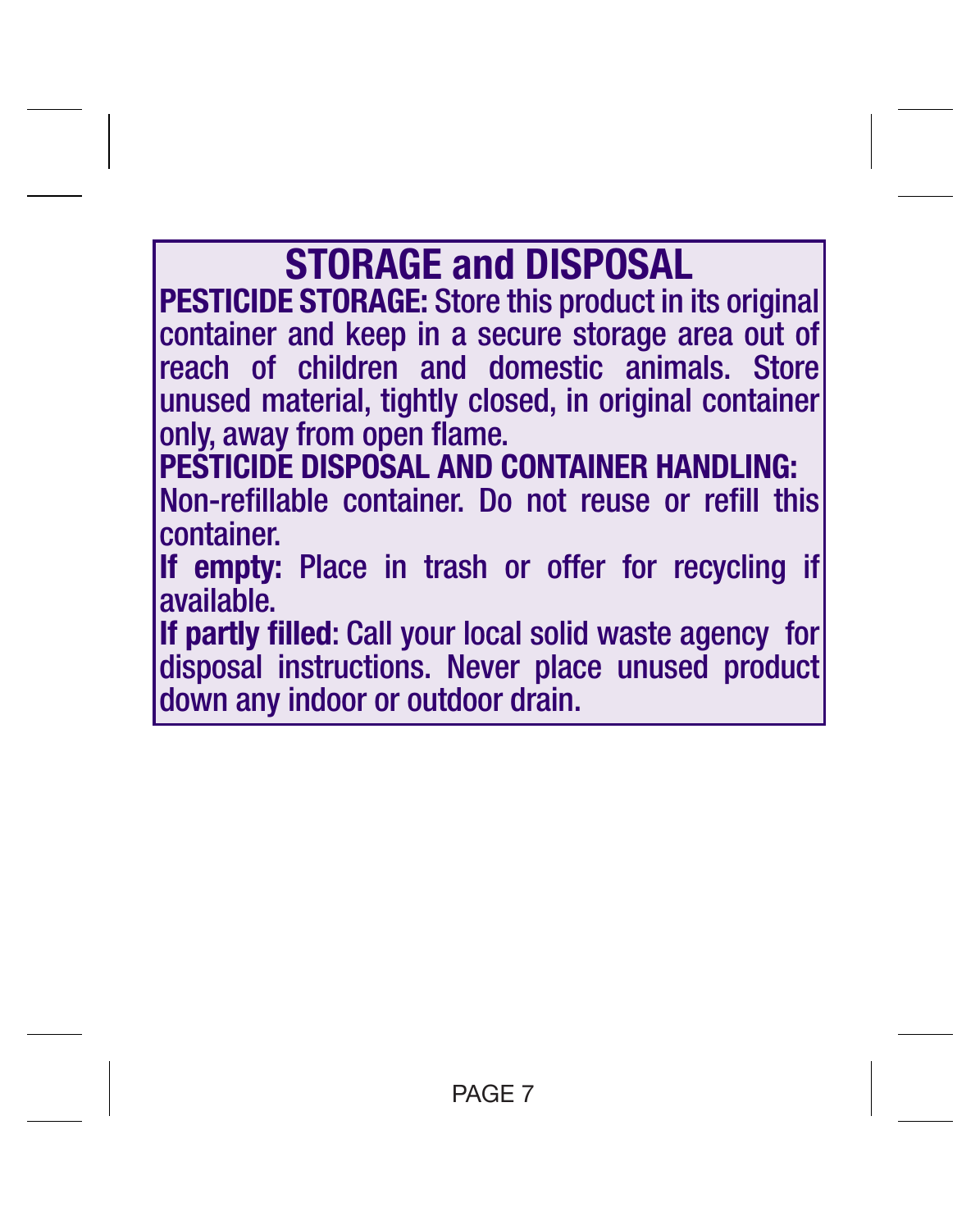| <b>FIRST AID</b>                                                                                                                                                                |                                                                                                    |
|---------------------------------------------------------------------------------------------------------------------------------------------------------------------------------|----------------------------------------------------------------------------------------------------|
| <b>IF IN EYES:</b>                                                                                                                                                              | Hold eye open and rinse<br>slowly and gently with water<br>for 15-20 minutes.                      |
|                                                                                                                                                                                 | •Remove contact lenses,<br>if present, after the first 5<br>minutes then continue rinsing<br>leye. |
|                                                                                                                                                                                 | <b>Call a poison control center or</b><br>doctor for treatment advice.                             |
| Have the product container or label with you<br>when calling a poison control center or doctor,<br>or going for treatment. Call the poison control<br>center at 1-800-222-1222. |                                                                                                    |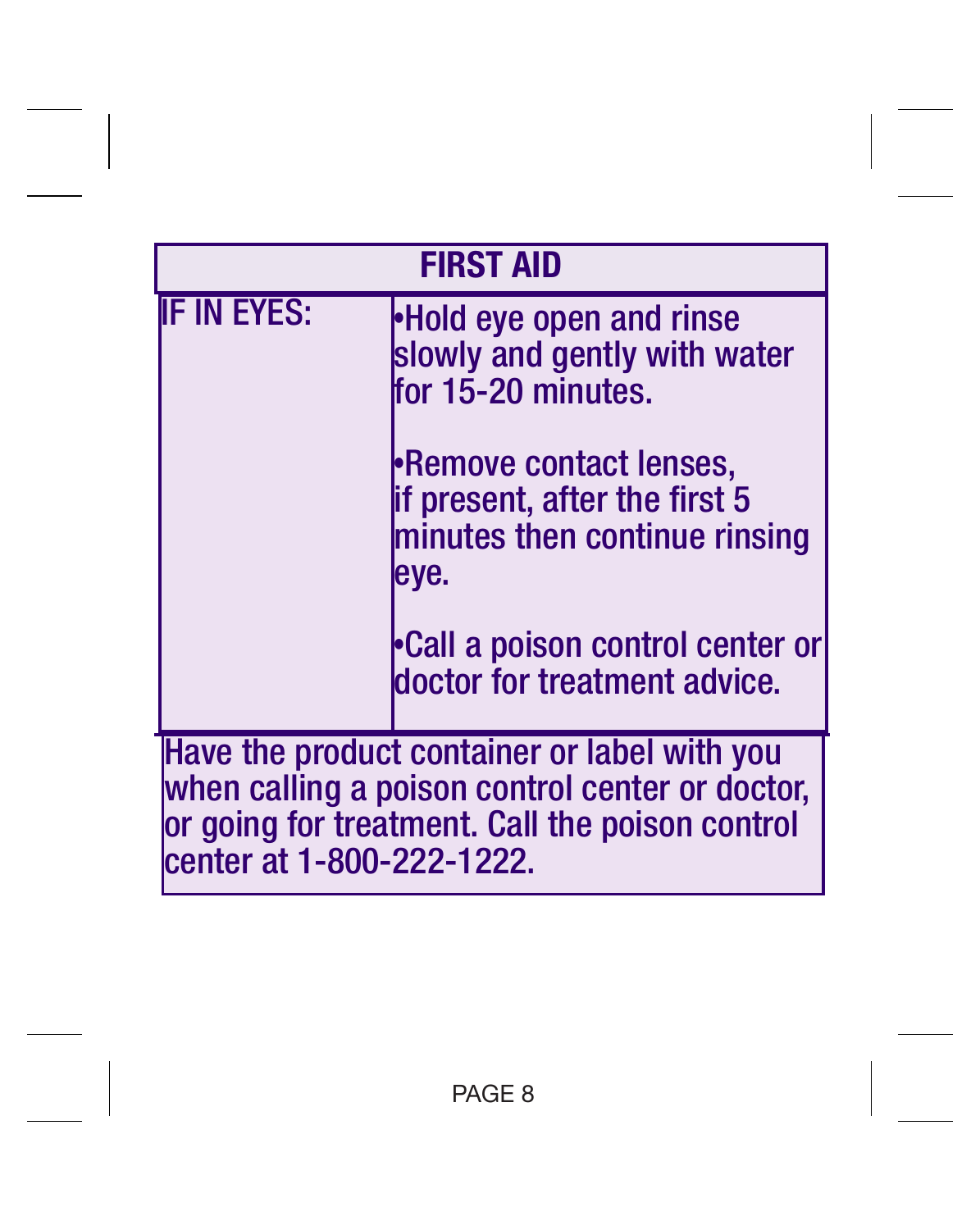# **PRECAUTIONARY STATEMENTS HAZARDS TO HUMANS AND DOMESTIC ANIMALS**

**CAUTION:** Causes slight eye irritation. Avoid contact with eyes or clothing. Wash thoroughly with soap and water after handling and before eating, drinking, chewing gum, using tobacco, or using the toilet. Prolonged or frequently repeated skin contact may cause allergic reactions in some individuals.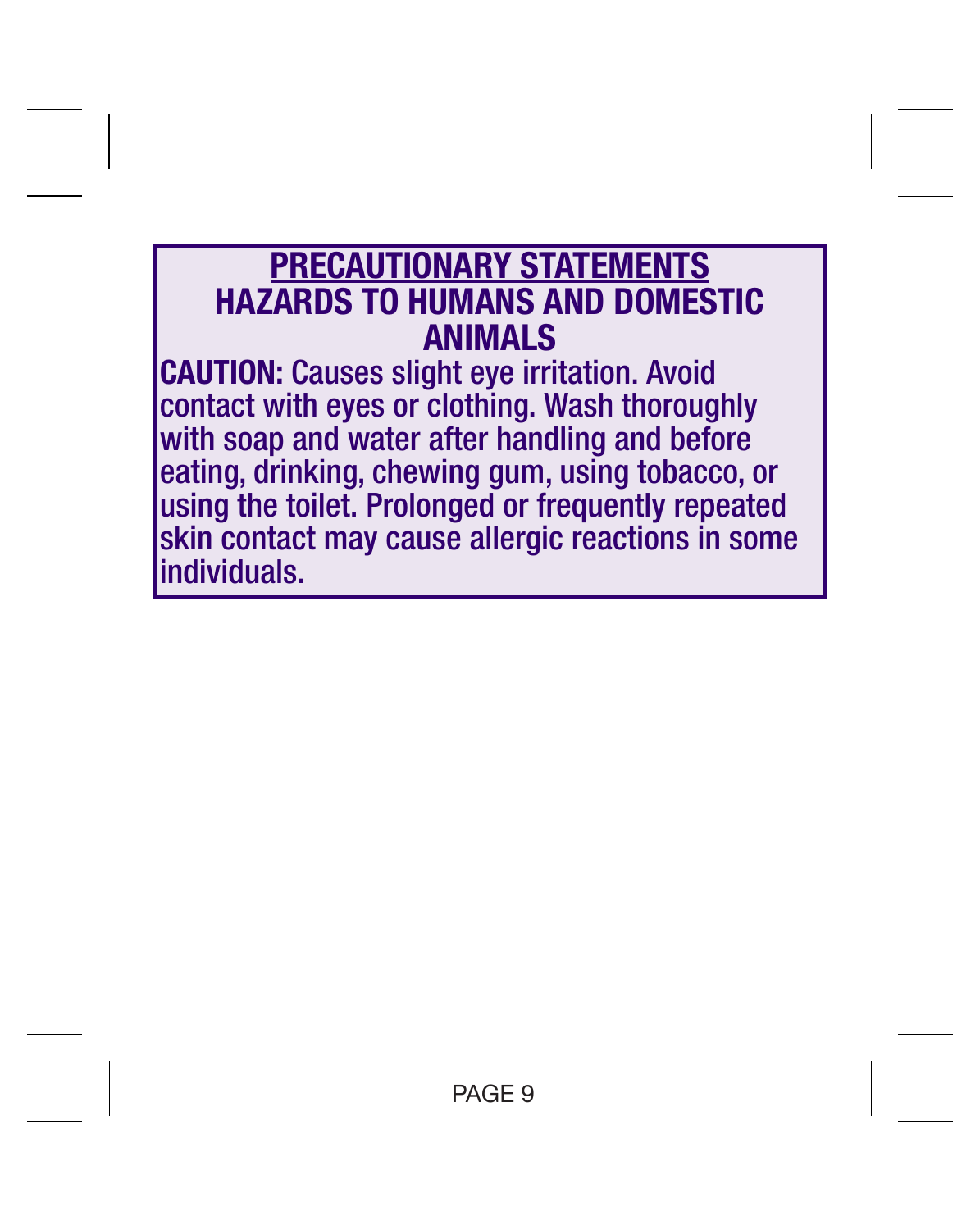**ENVIRONMENTAL HAZARDS** To protect the environment, do not allow pesticide to enter or run off into storm drains, drainage ditches, gutters or surface waters. Applying this product in calm weather when rain is not predicted for the next 24 hours will help to ensure that wind or rain does not blow or wash pesticide off the treatment area. Rinsing application equipment over the treated area will help avoid run off to water bodies or drainage systems.